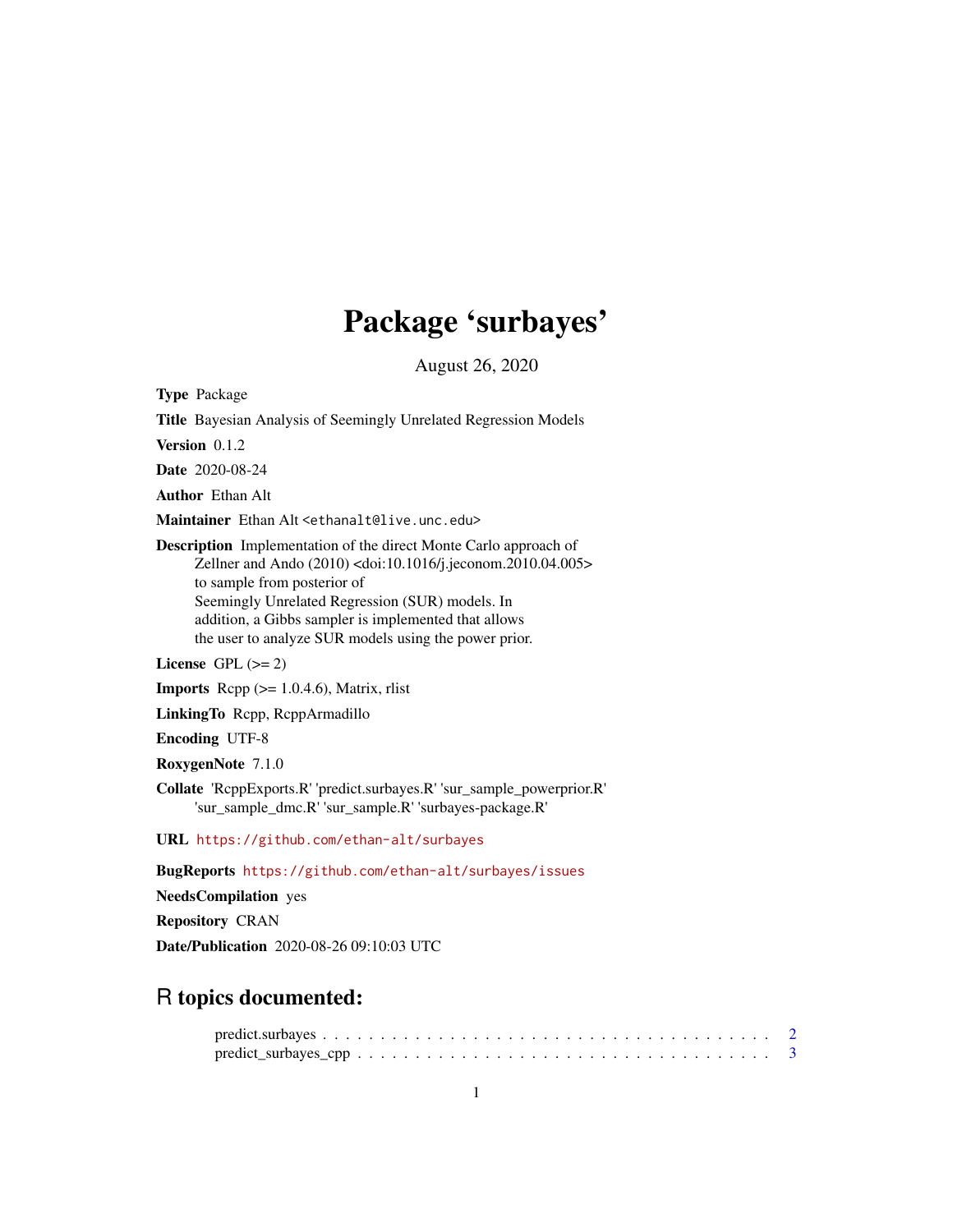#### <span id="page-1-0"></span>2 predict.surbayes

| Index |  |
|-------|--|

predict.surbayes *Get predictive posterior samples*

#### Description

This function returns a list of new data sets by sampling from the posterior predictive density of Y | Y0, Xnew.

#### Usage

```
## S3 method for class 'surbayes'
predict(object, newdata, nsims = 1, ...)
```
#### Arguments

| object  | Result from calling sur_sample                                                                                             |
|---------|----------------------------------------------------------------------------------------------------------------------------|
| newdata | data.frame of new data                                                                                                     |
| nsims   | number of posterior draws to take. The default and minimum is 1. The maxi-<br>mum is the number of simulations in surbayes |
| $\cdot$ | further arguments passed to or from other methods                                                                          |

#### Value

n x J x nsims array of predicted values

#### Examples

```
## Taken from bayesm package
if(nchar(Sys.getenv("LONG_TEST")) != 0) {M=1000} else {M=10}
set.seed(66)
## simulate data from SUR
beta1 = c(1,2)beta2 = c(1,-1,-2)nobs = 100
nreg = 2iota = c(rep(1, nobs))
```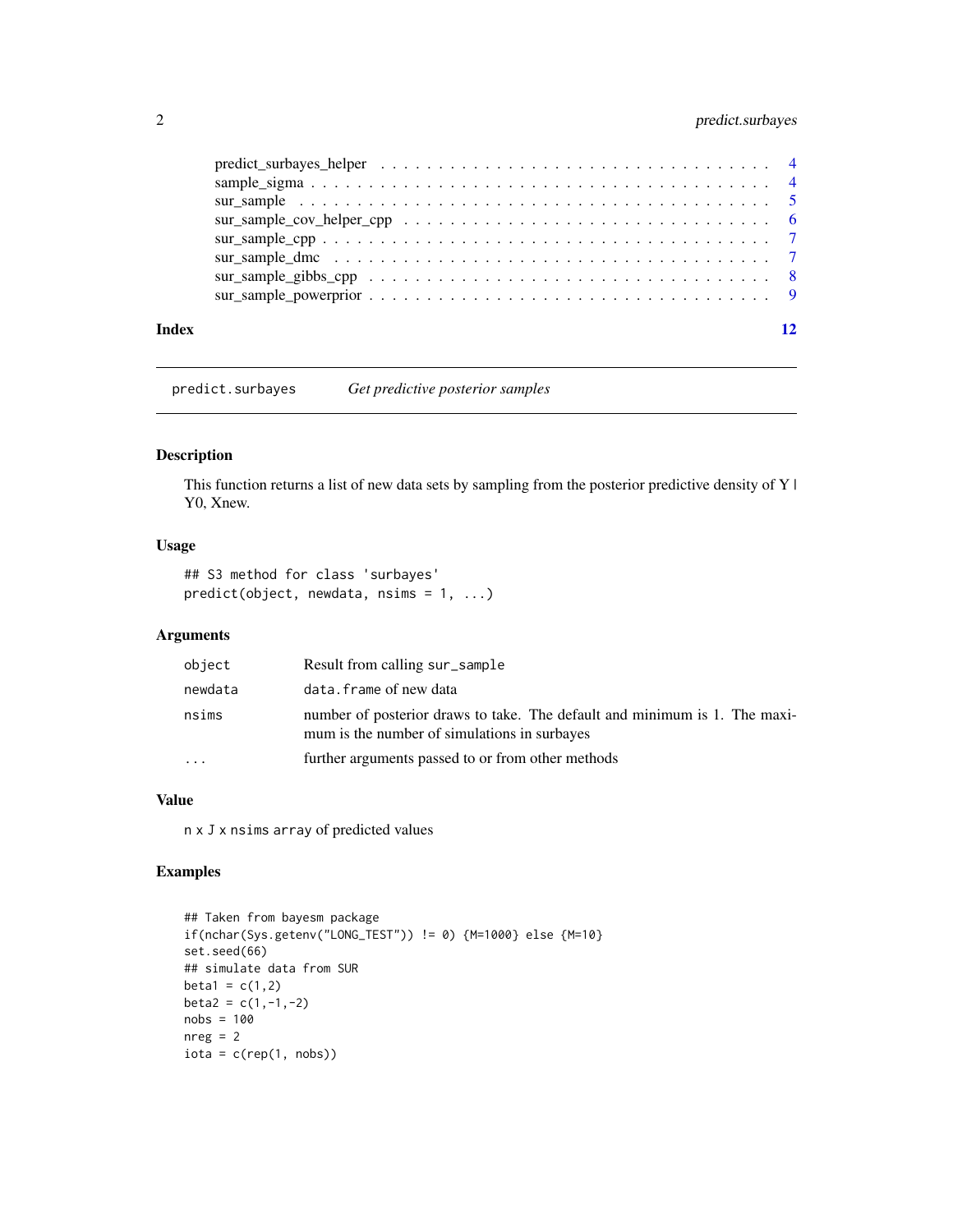```
X1 = cbind(iota, runif(nobs))
X2 = cbind(iota, runif(nobs), runif(nobs))
Sigma = matrix(c(0.5, 0.2, 0.2, 0.5), ncol = 2)
U = chol(Sigma)E = matrix( rnorm( 2 * nobs), ncol = 2) %*% U
y1 = X1 %*% beta1 + E[,1]
y2 = X2 %*% beta2 + E[,2]
X1 = X1[, -1]X2 = X2[, -1]data = data.frame(y1, y2, X1, X2)
names(data) = c( paste0( 'y', 1:2 ), paste0('x', 1:(ncol(data) - 2) ))
## run DMC sampler
formula.list = list(y1 \sim x1, y2 \sim x2 + x3)
## Fit model
out = sur_sample( formula.list, data, M = M )
## Obtain predictions
pred = predict(out, data, nsims = 1)
```
predict\_surbayes\_cpp *Sample from predictive posterior density C++ helper*

#### Description

C++ implementation to obtain a matrix of samples from predictive posterior density

#### Usage

predict\_surbayes\_cpp(Mu, Sigmalist, n, J, nsims)

#### Arguments

| Mu           | matrix of means                              |
|--------------|----------------------------------------------|
| Sigmalist    | list of covariance matrices                  |
| n            | number of observations                       |
| $\mathbf{J}$ | number of endpoints                          |
| nsims        | Number of simulations (number of rows in Mu) |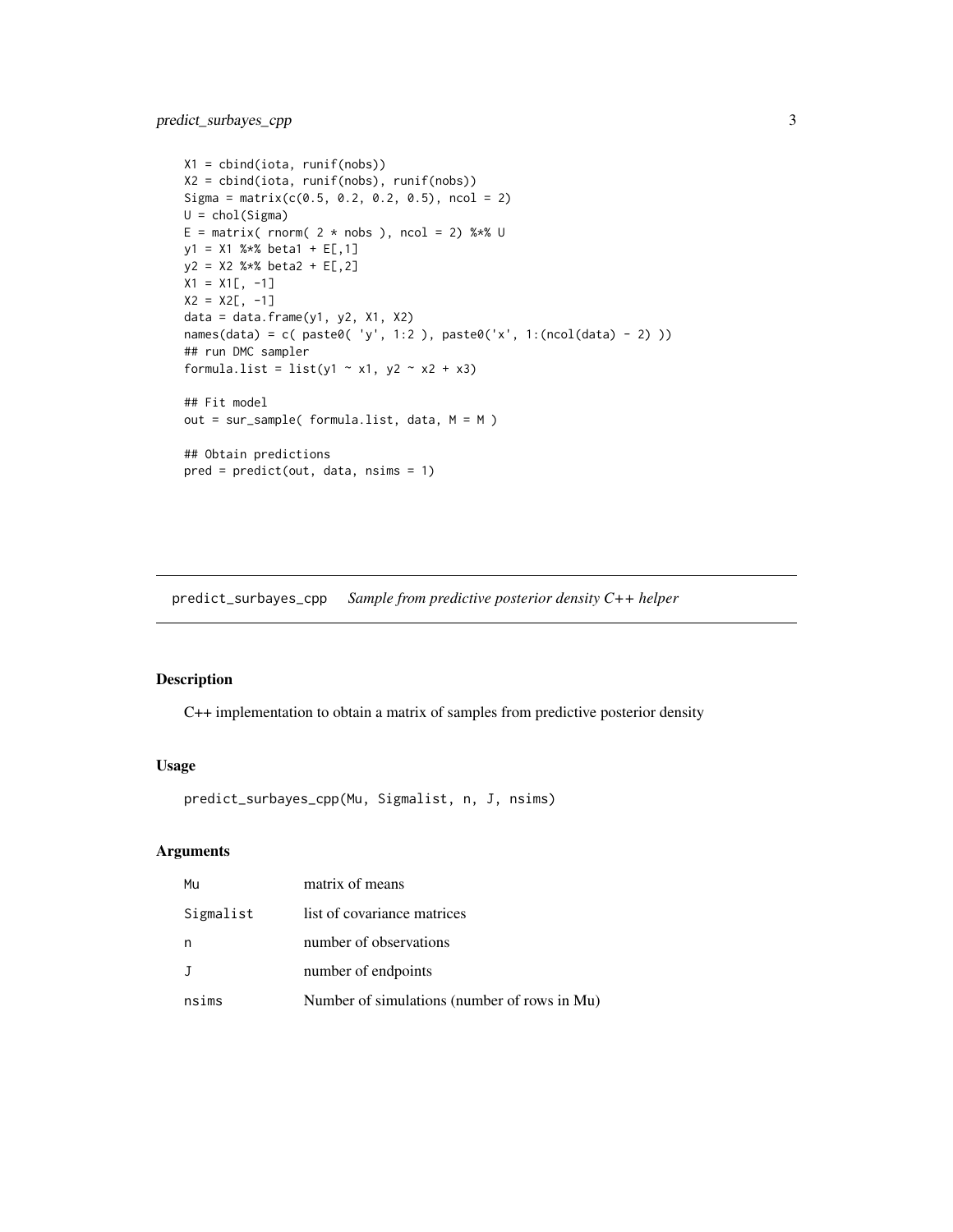```
predict_surbayes_helper
```
*Get one sample from predictive posterior of SUR*

#### Description

C++ implementation to obtain one sample from predictive posterior density

#### Usage

```
predict_surbayes_helper(mu, Sigma, n, J)
```
#### Arguments

| mu    | vector of means                                 |
|-------|-------------------------------------------------|
| Sigma | covariance matrix shared among all observations |
| n.    | number of observations                          |
|       | number of endpoints                             |

| sample_sigma | Sample Sigma via Gibbs for SUR model |
|--------------|--------------------------------------|
|              |                                      |

#### Description

This is a c++ implementation of sampling Sigma via Gibbs in SUR model–inverse Wishart

#### Usage

```
sample_sigma(nu, V, p)
```
#### Arguments

| nu | degrees of freedom             |
|----|--------------------------------|
|    | scale matrix                   |
|    | dimension of covariance matrix |

#### Value

sampled covariance matrix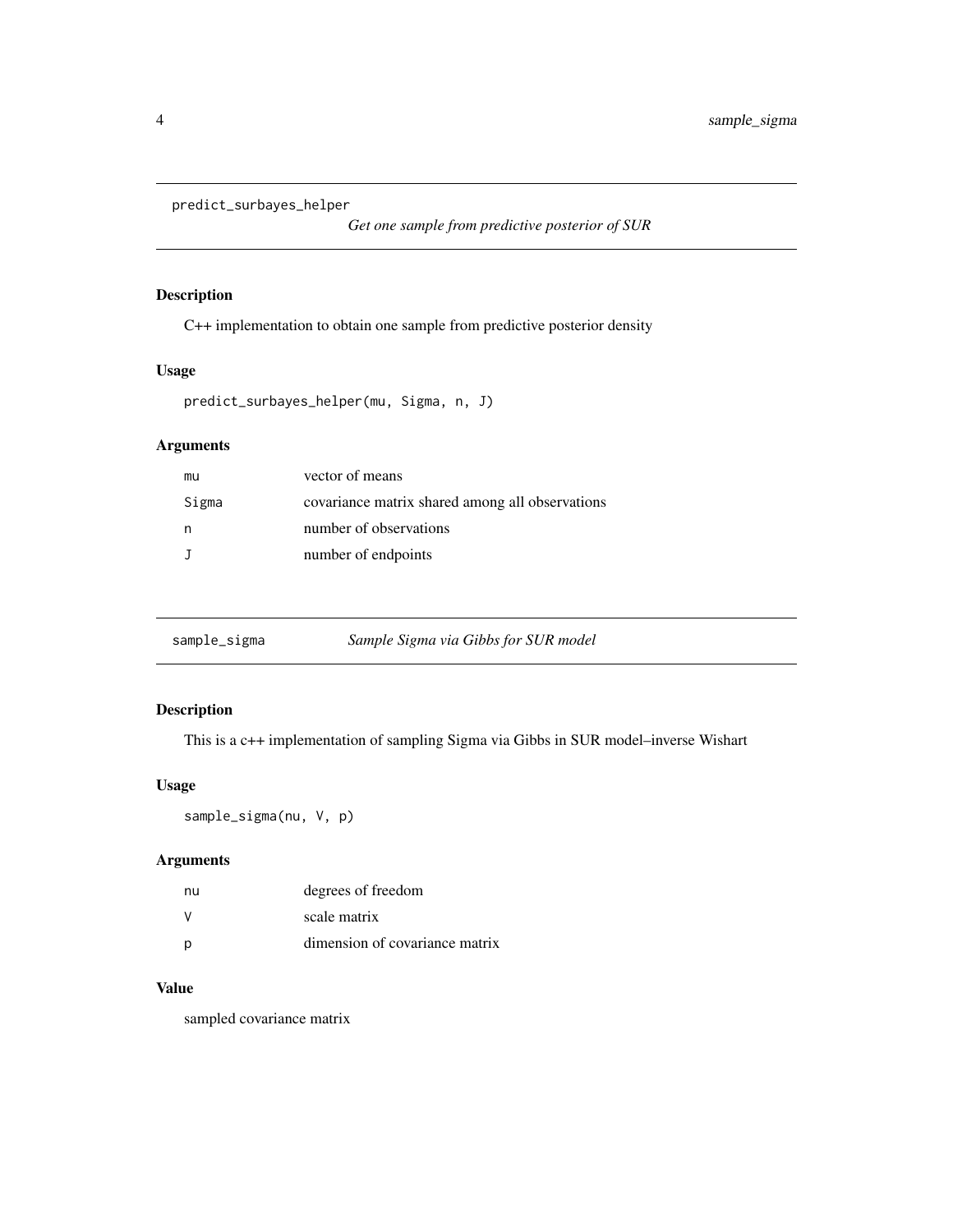<span id="page-4-0"></span>

#### Description

This function is a wrapper function that performs either (1) Direct Monte Carlo or (2) Gibbs sampling of the SUR model depending on whether 1 or 2 data sets are specified.

#### Usage

```
sur_sample(
  formula.list,
 data,
 M,
 histdata = NULL,
 Sigma0 = NULL,
 a0 = 1,burnin = \theta,
  thin = 1)
```
#### Arguments

| formula.list | A list of formulas, each element giving the formula for the corresponding end-<br>point.                                       |
|--------------|--------------------------------------------------------------------------------------------------------------------------------|
| data         | A data. frame containing all the variables contained in formula. list]                                                         |
| M            | Number of samples to be drawn                                                                                                  |
| histdata     | A data. frame of historical data to apply power prior on                                                                       |
| Sigma0       | <i>optional</i> a $J \times J$ matrix giving the initial covariance matrix. Default is the<br>MLE. Ignored if histdata is null |
| a0           | A scalar between 0 and 1 giving the power prior parameter. Ignored if histdata<br>is null                                      |
| burnin       | A non-negative integer giving the burn-in parameter. Ignored if histdata is<br>null as direct Monte Carlo is performed         |
| thin         | A positive integer giving the thin parameter. Ignored if histdata is null as<br>direct Monte Carlo is performed                |

#### Value

A list. First element is posterior draws. Second element is list of JxJ covariance matrices.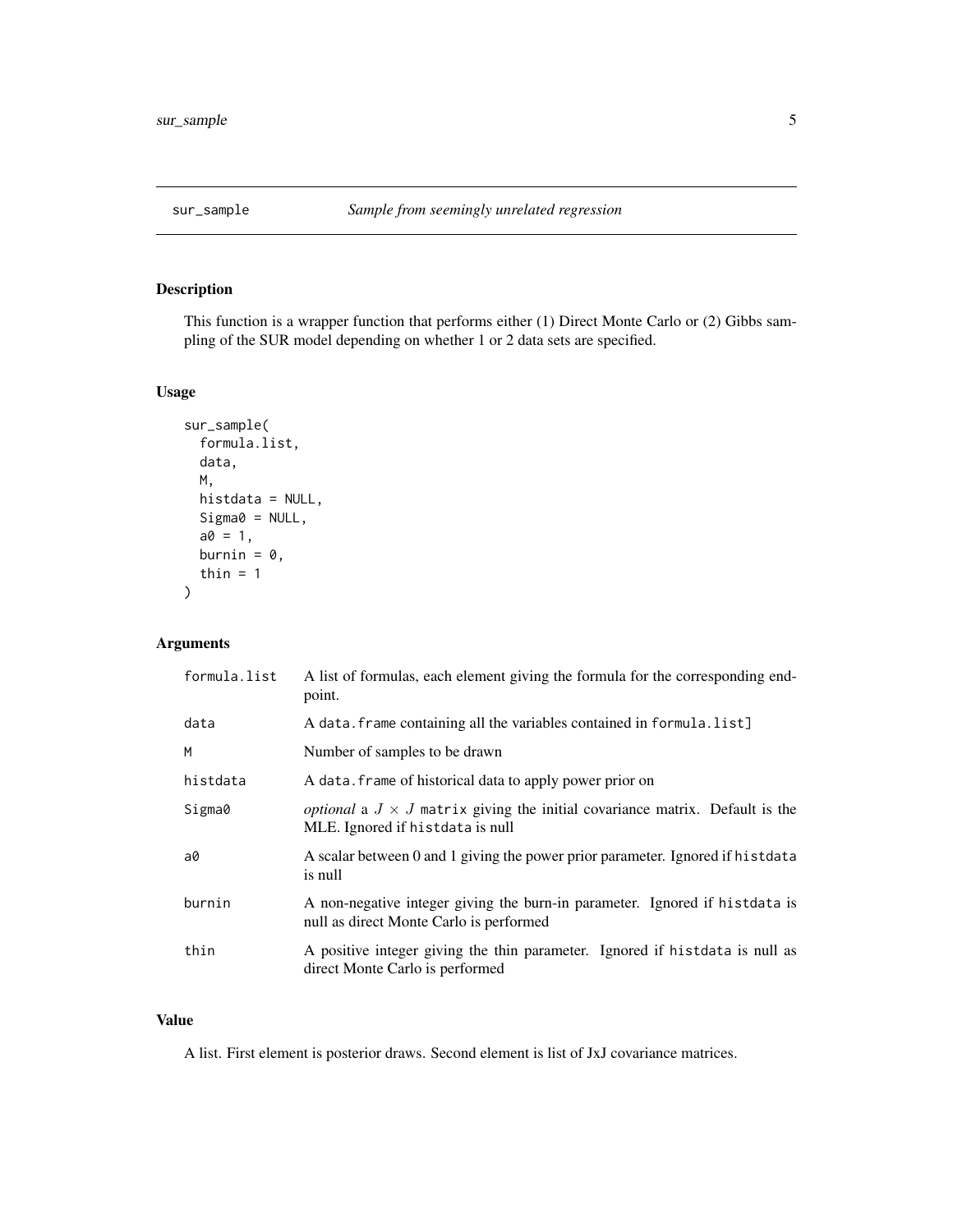#### Examples

```
## Taken from bayesm package
if(nchar(Sys.getenv("LONG_TEST")) != 0) {M=1000} else {M=10}
set.seed(66)
## simulate data from SUR
beta1 = c(1,2)beta2 = c(1,-1,-2)nobs = 100
nreg = 2iota = c(rep(1, nobs))X1 = cbind(iota, runif(nobs))
X2 = cbind(iota, runif(nobs), runif(nobs))
Sigma = matrix(c(0.5, 0.2, 0.2, 0.5), ncol = 2)
U = chol(Sigma)E = matrix( rnorm( 2 * nobs), ncol = 2) %*% U
y1 = X1 %*% beta1 + E[,1]
y2 = X2 %*% beta2 + E[,2]
X1 = X1[, -1]
X2 = X2[, -1]data = data.frame(y1, y2, x1, x2)names(data) = c( paste0( 'y', 1:2 ), paste0('x', 1:(ncol(data) - 2) ))
## run DMC sampler
formula.list = list(y1 \sim x1, y2 \sim x2 + x3)
## Fit models
out\_dmc = sur\_sample( formula.list, data, M = M) ## DMC used
out_powerprior = sur_sample( formula.list, data, M, data ) ## Gibbs used
```
sur\_sample\_cov\_helper\_cpp *Helper function to sample covariance*

#### Description

This function is called by sur\_sample\_cov\_cpp. It samples the covariance matrix of a SUR

#### Usage

```
sur_sample_cov_helper_cpp(Y, Xlist, n, J, pj, sigma11, r1)
```
#### Arguments

| A matrix, each column a vector of responses             |  |
|---------------------------------------------------------|--|
| Xlist<br>A list, each element a design matrix           |  |
| Integer giving number of observations<br>n              |  |
| Integer giving number of endpoints<br>J                 |  |
| A vector giving number of covariates per endpoint<br>рj |  |

<span id="page-5-0"></span>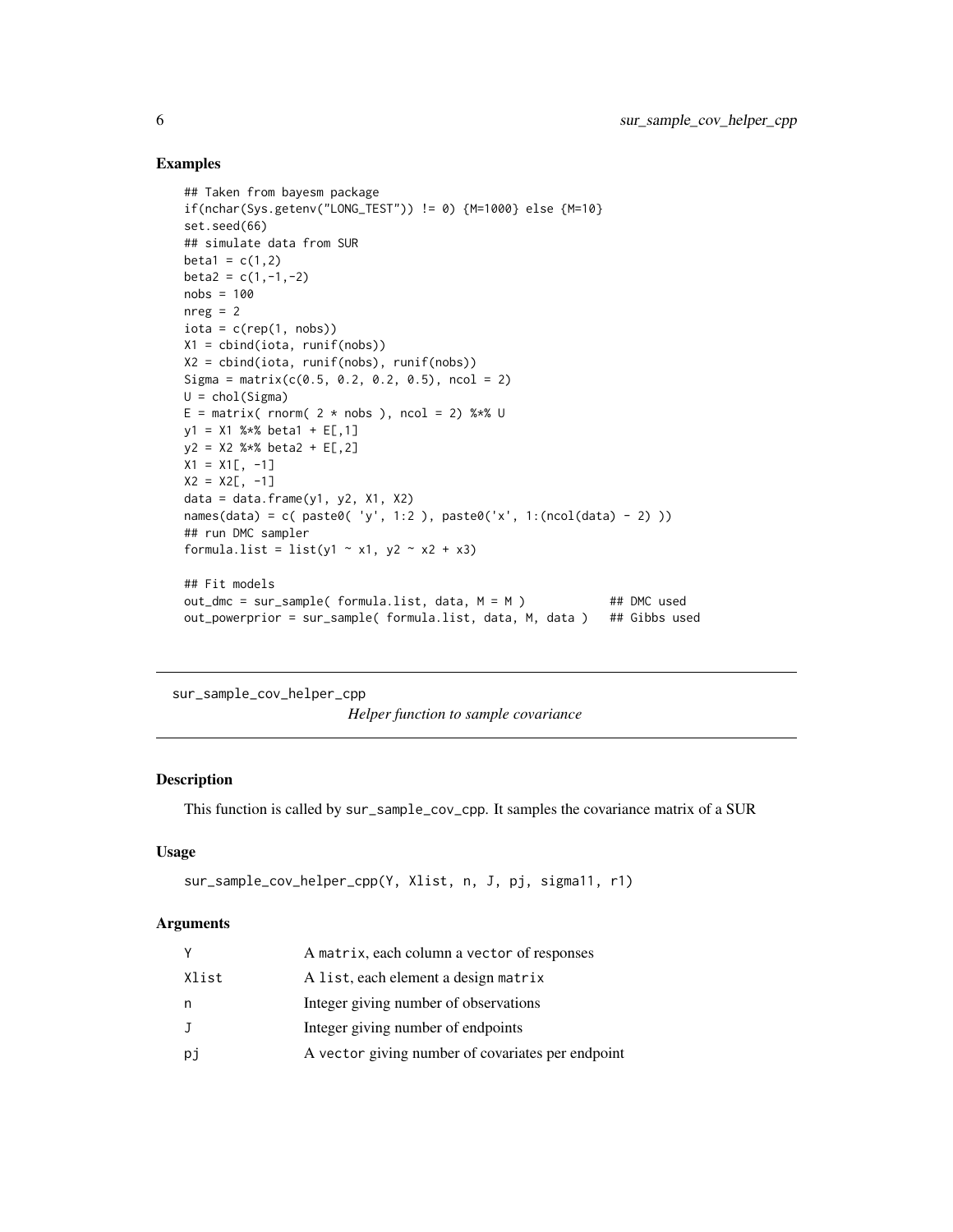<span id="page-6-0"></span>

| sigma11 | A scalar giving a draw for the $(1,1)$ component of the covariance matrix |
|---------|---------------------------------------------------------------------------|
| r1      | A vector of residuals for the first endpoint's regression                 |

sur\_sample\_cpp *Sample from SUR via Direct Monte Carlo (C++ version)*

#### Description

C++ implementation of Zellner and Ando (2010) Direct Monte Carlo method for sampling from the posterior of a Bayesian SUR

#### Usage

sur\_sample\_cpp(Y, Xlist, y, X, XtX, pj, M)

#### Arguments

|       | matrix $(y_1, \ldots y_J)$                         |
|-------|----------------------------------------------------|
| Xlist | A list, each element a design matrix               |
| ν     | vector of responses                                |
| Χ     | design matrix                                      |
| XtX   | matrix giving crossprod(cbind $(X1, \ldots, XJ)$ ) |
| рj    | vector giving number of covariates per endpoint    |
| м     | An integer giving the number of desired samples    |
|       |                                                    |

sur\_sample\_dmc *Sample SUR model via direct Monte Carlo*

#### Description

This function samples from the posterior of a SUR model using the DMC method of Ando and Zellner (2010)

#### Usage

sur\_sample\_dmc(formula.list, data, M = 1000)

#### Arguments

| formula.list | A list of formulas, each element giving the formula for the corresponding end-<br>point. |
|--------------|------------------------------------------------------------------------------------------|
| data         | A data. frame containing all the variables contained in formula. list]                   |
|              | Number of samples to be drawn                                                            |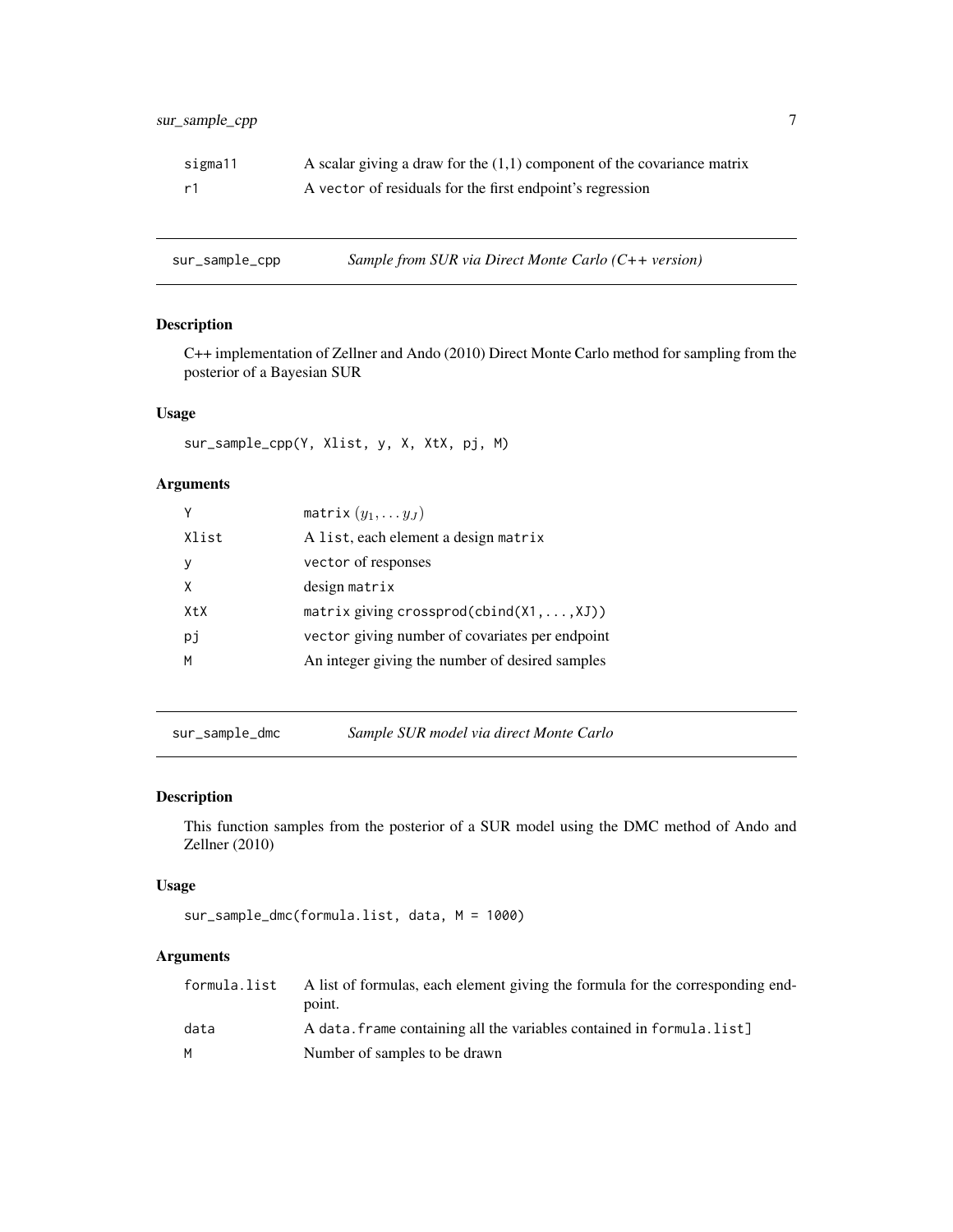#### <span id="page-7-0"></span>Value

A list. First element is posterior draws. Second element is list of JxJ covariance matrices. Other elements are helpful statistics about the SUR model to pass to other functions.

#### Examples

```
## Taken from bayesm package
if(nchar(Sys.getenv("LONG_TEST")) != 0) {M=1000} else {M=10}
set.seed(66)
## simulate data from SUR
beta1 = c(1,2)beta2 = c(1,-1,-2)nobs = 100
nreg = 2iota = c(rep(1, nobs))X1 = cbind(iota, runif(nobs))
X2 = cbind(iota, runif(nobs), runif(nobs))
Sigma = matrix(c(0.5, 0.2, 0.2, 0.5), ncol = 2)
U = chol(Sigma)E = matrix( rnorm( 2 * nobs ), ncol = 2) %*% U
y1 = X1 %*% beta1 + E[,1]
y2 = X2 %*% beta2 + E[,2]
X1 = X1[, -1]X2 = X2[, -1]data = data-frame(y1, y2, X1, X2)names(data) = c( paste0( 'y', 1:2 ), paste0('x', 1:(ncol(data) - 2) ))
## run DMC sampler
formula.list = list(y1 \sim x1, y2 \sim x2 + x3)
## fit using historical data as current data set--never done in practice
out = sur_sample_powerprior( formula.list, data, histdata = data, M = M )
```
sur\_sample\_gibbs\_cpp *Power Prior Gibbs sampling*

#### Description

This is a c++ implementation of Gibbs sampling SUR model with power prior

#### Usage

```
sur_sample_gibbs_cpp(
  Sigma,
 M,
  X,
  X0,
  XtX,
 X0tX0,
```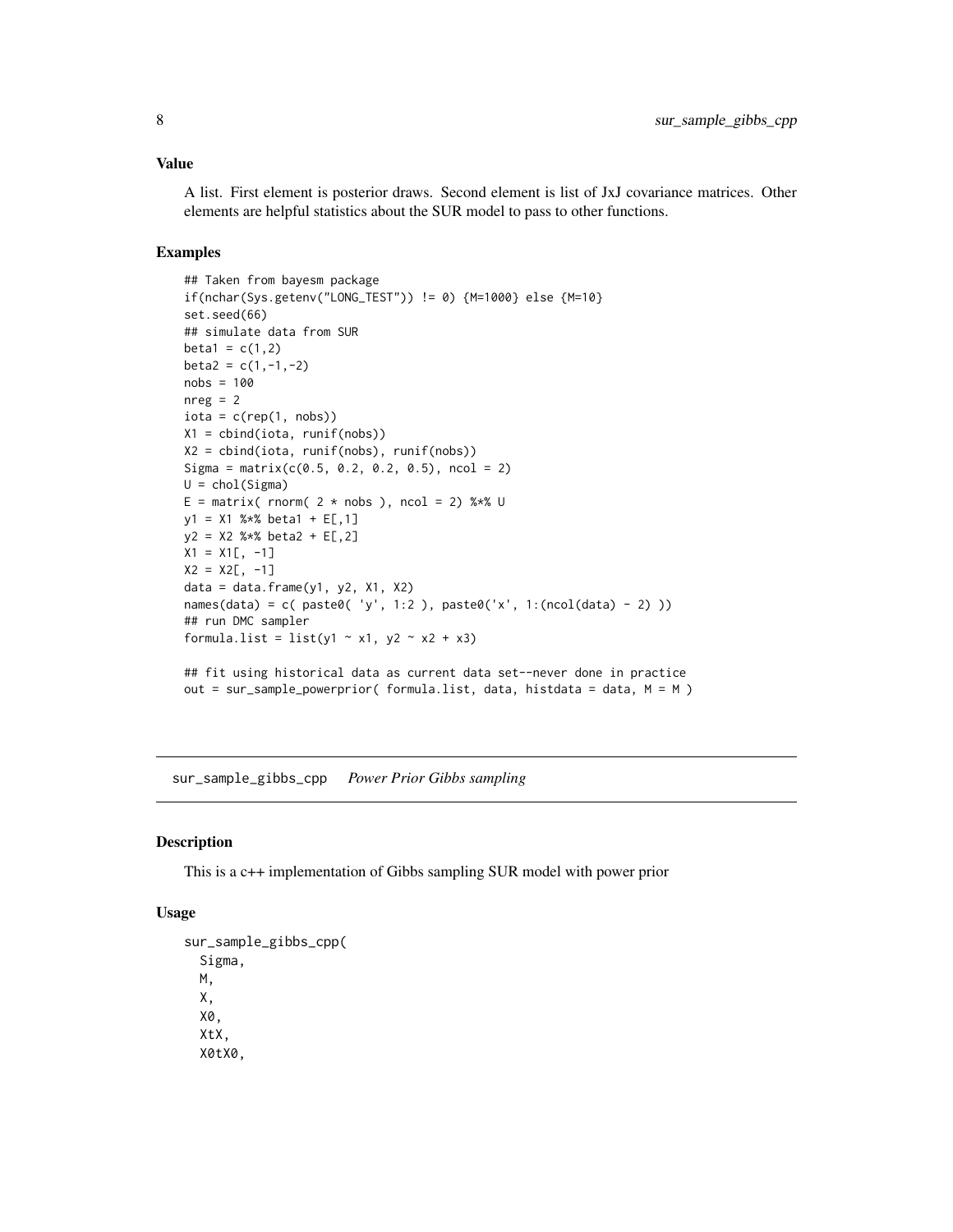<span id="page-8-0"></span>Y, Y0, y, y0, a0, pvec, burnin, thin

#### Arguments

)

| Sigma  | initial value for covariance matrix                   |
|--------|-------------------------------------------------------|
| M      | number of samples                                     |
| X      | design matrix for current data                        |
| Х0     | design matrix for historical data                     |
| XtX    | matrix that is crossprod(cbind( $X1, \ldots, XJ$ ))   |
| X0tX0  | matrix that is crossprod(cbind( $X01, \ldots, X0J$ )) |
| Υ      | future response as matrix $(Y1, , YJ)$                |
| Y0     | historical response as matrix (Y01, , Y0J)            |
| у      | future response as vector                             |
| y0     | historical response as vector                         |
| a0     | power prior parameter                                 |
| pvec   | vector giving number of covariates per endpoint       |
| burnin | Burn-in parameter                                     |
| thin   | Thin parameter                                        |

#### Value

sampled covariance matrix

sur\_sample\_powerprior *Sample from SUR posterior via power prior*

#### Description

This function uses Gibbs sampling to sample from the posterior density of a SUR model using the power prior.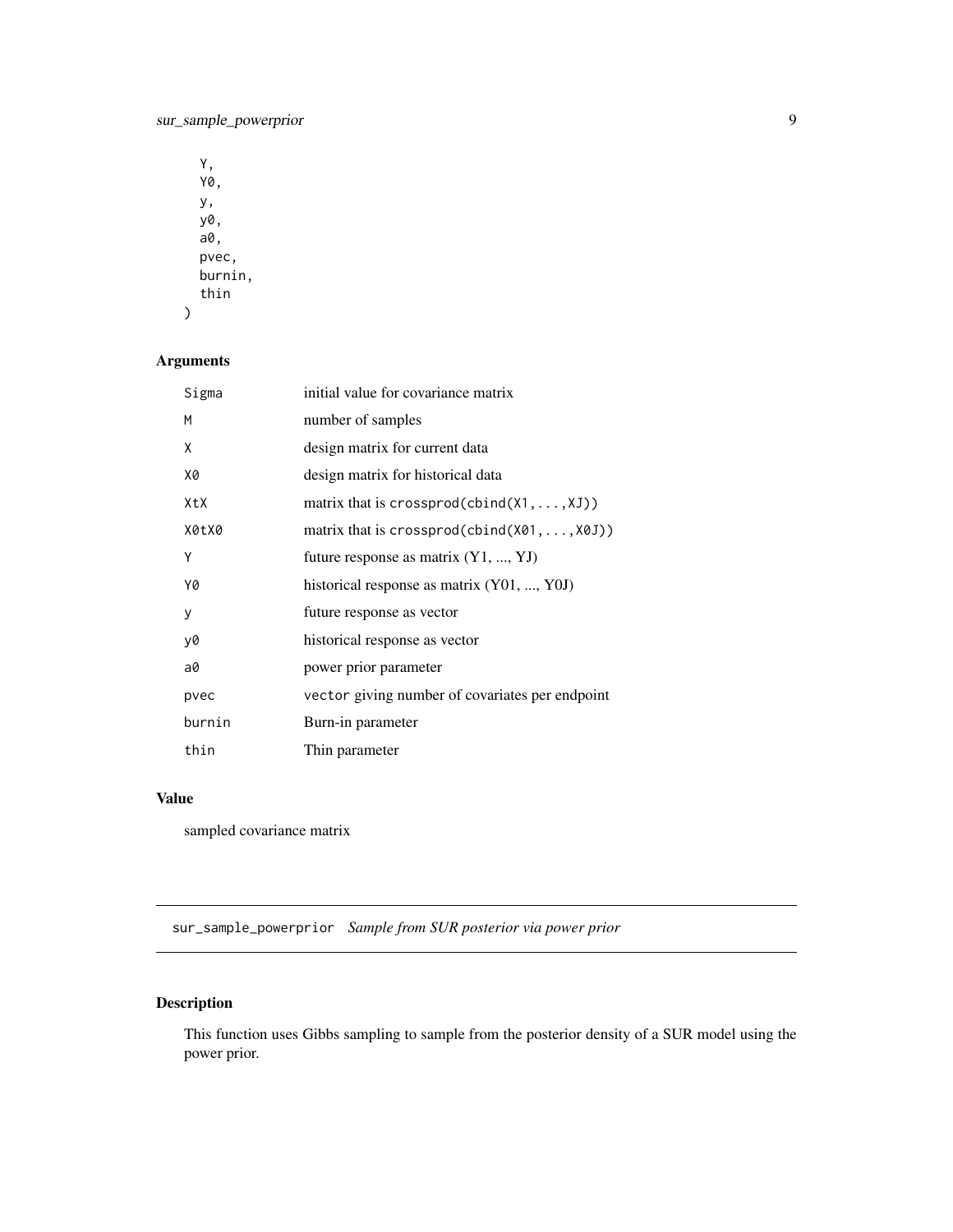#### Usage

```
sur_sample_powerprior(
  formula.list,
  data,
 histdata,
 M,
  Sigma@ = NULL,a0 = 1,
 burnin = 0,
 thin = 1)
```
#### Arguments

| formula.list | A list of formulas, each element giving the formula for the corresponding end-<br>point. |
|--------------|------------------------------------------------------------------------------------------|
| data         | A data. frame containing all the variables contained in formula. list]                   |
| histdata     | A data. frame of historical data to apply power prior on                                 |
| M            | Number of samples to be drawn                                                            |
| Sigma0       | $A J \times J$ matrix giving the initial covariance matrix. Default is the MLE.          |
| a0           | A scalar between 0 and 1 giving the power prior parameter                                |
| burnin       | A non-negative integer giving the burn-in parameter                                      |
| thin         | A positive integer giving the thin parameter                                             |

#### Value

A list. First element is posterior draws. Second element is list of JxJ covariance matrices.

#### Examples

```
## Taken from bayesm package
if(nchar(Sys.getenv("LONG_TEST")) != 0) {M=1000} else {M=10}
set.seed(66)
## simulate data from SUR
beta1 = c(1,2)beta2 = c(1,-1,-2)nobs = 100
nreg = 2iota = c(rep(1, nobs))X1 = cbind(iota, runif(nobs))
X2 = cbind(iota, runif(nobs), runif(nobs))
Sigma = matrix(c(0.5, 0.2, 0.2, 0.5), ncol = 2)
U = chol(Sigma)E = matrix( rnorm( 2 * nobs ), ncol = 2) %*% U
y1 = X1 %*% beta1 + E[,1]
y2 = X2 %*% beta2 + E[,2]
X1 = X1[, -1]X2 = X2[, -1]
```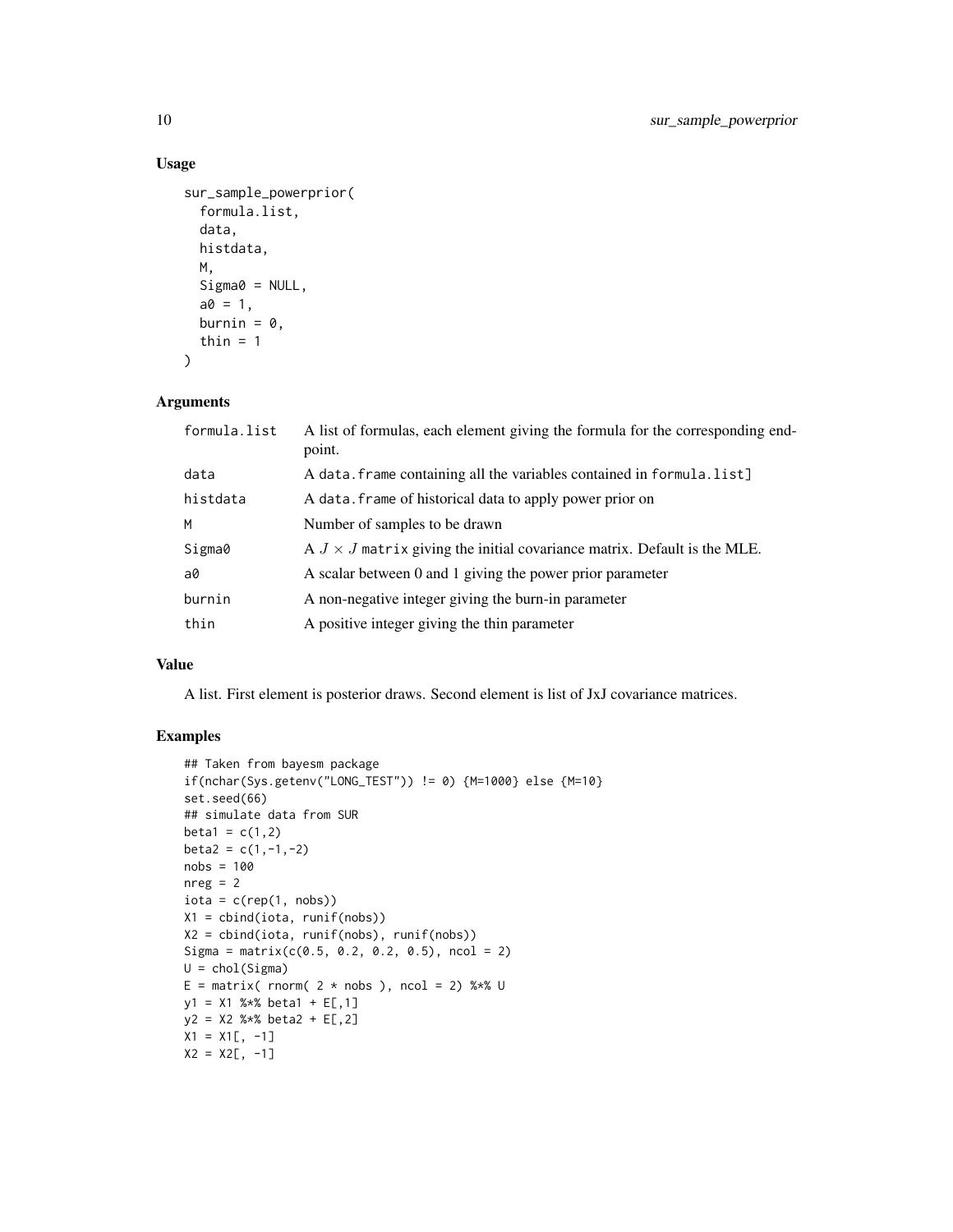data = data.frame( $y1$ ,  $y2$ ,  $x1$ ,  $x2$ ) names(data) = c( paste0( 'y', 1:2 ), paste0('x', 1:(ncol(data) - 2) )) ## run DMC sampler formula.list = list(y1  $\sim$  x1, y2  $\sim$  x2 + x3)

## fit using historical data as current data set--never done in practice out = sur\_sample\_powerprior( formula.list, data, histdata = data, M = M )